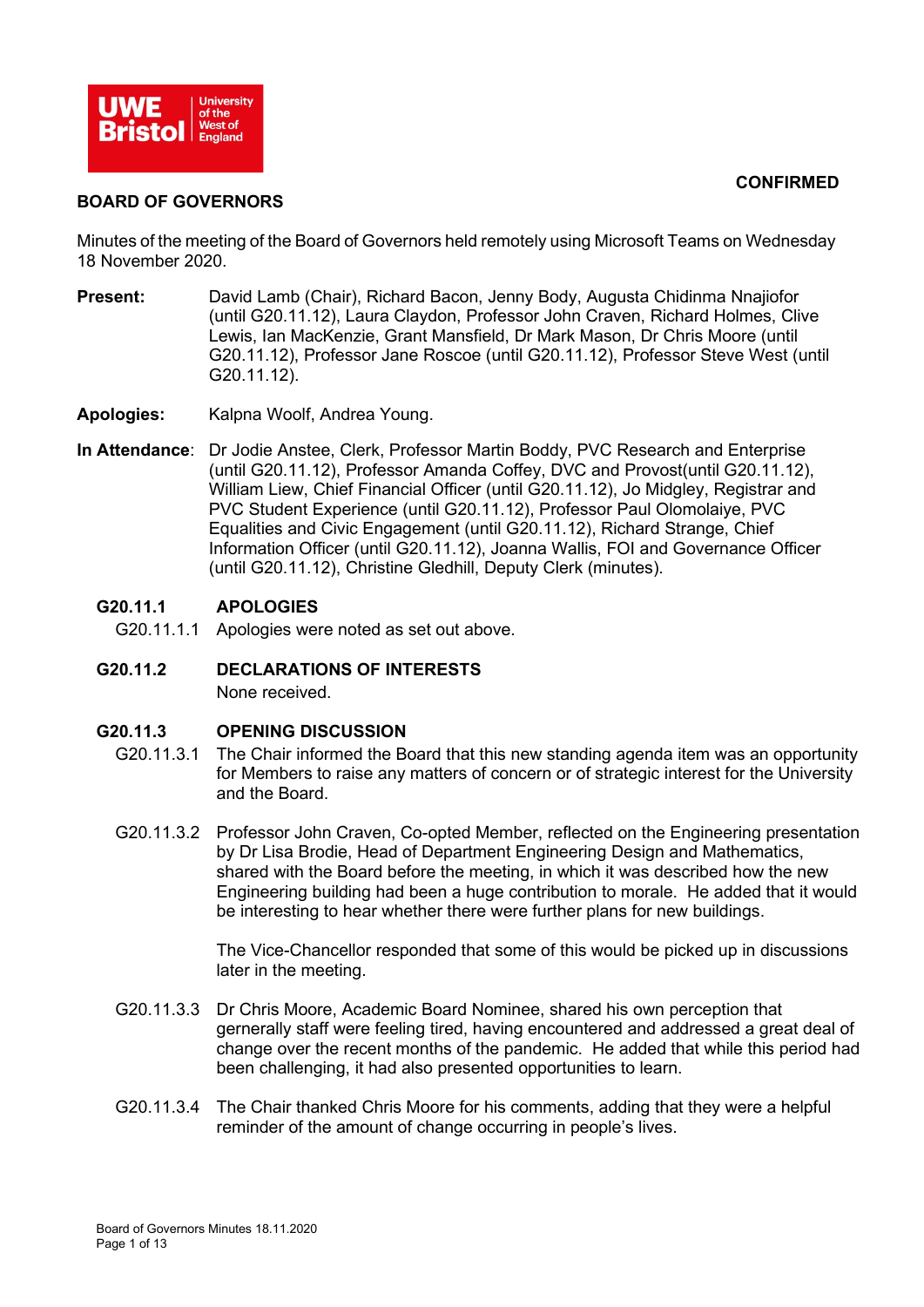## **STRATEGIC ITEMS**

### **G20.11.4 VICE-CHANCELLOR'S REPORT**

*Paper G20/11/01 was received*

- G20.11.4.1 Members noted the content of the report and received an update from the Vice-Chancellor.
- G20.11.4.2 *Student Recruitment*
	- i. Figures to 9 November 2020 showed that the University was currently exceeding the targets set for student recruitment. These figures remained provisional at this stage.
	- ii.  $39$  postgraduate programmes had been pushed back to January 2021 latest indications were that the January recruitment target for this provision would be met. Following the latest lockdown announcement, the University was running additional webinars for these starters.
	- iii. The University was working hard to understand how definite those starts were and how to ensure students returned after the Christmas break.
- G20.11.4.3 *Covid-19 Matters*
	- i. Christmas break
		- a. the government had announced that universities should encourage student to return home between 3rd and 9th December (the 'Student Travel Window').
		- b. The University had applied to the Department of Health and Social Care (DHSC) to provide lateral flow testing facilities. It was expected that the materials to administer this would be received within the next two weeks. This would be a very tight timescale for which the logistics would be challenging, due to the scale of numbers involved.
		- c. Testing was voluntary and many students would choose to return home without being tested.
		- d. Location of lateral flow testing facilities would be linked to the overall coronavirus rates of particular locations; it was anticipated that the University's request would be endorsed.
	- ii. Test Centre the community Covid-19 Mobile Test Unit was due to be removed and a new permanent Local Test Site facility would be in place and operational in Car Park 2 on the Frenchay Campus by the end of the week.
	- iii. Mental Health and Wellbeing the pandemic was impacting across the whole of the sector, at all levels, from different perspectives, affecting both staff and students.
	- iv. A meeting had taken place the previous day with representatives of the Universities and Colleges Union (UCU) to discuss issues raised by some of its members in relation to both online and on campus teaching and the messaging around how best to support students. There were issues at national level for the UCU and the local UCU had recently declared that it was in dispute (stage one) with the University. The University was adopting its processes and procedures regarding the management of disputes.
- G20.11.4.4 Members questioned whether the views of the UCU were shared by a significant number of staff at the University. Members noted that there were some that were aligned with that position, but most understood that students needed to be engaged with on campus activity.
- G20.11.4.5 Members acknowledged that the blended approach adopted by the University was appropriate and they recognised the many advantages brought by providing a physical presence, than by operating solely online.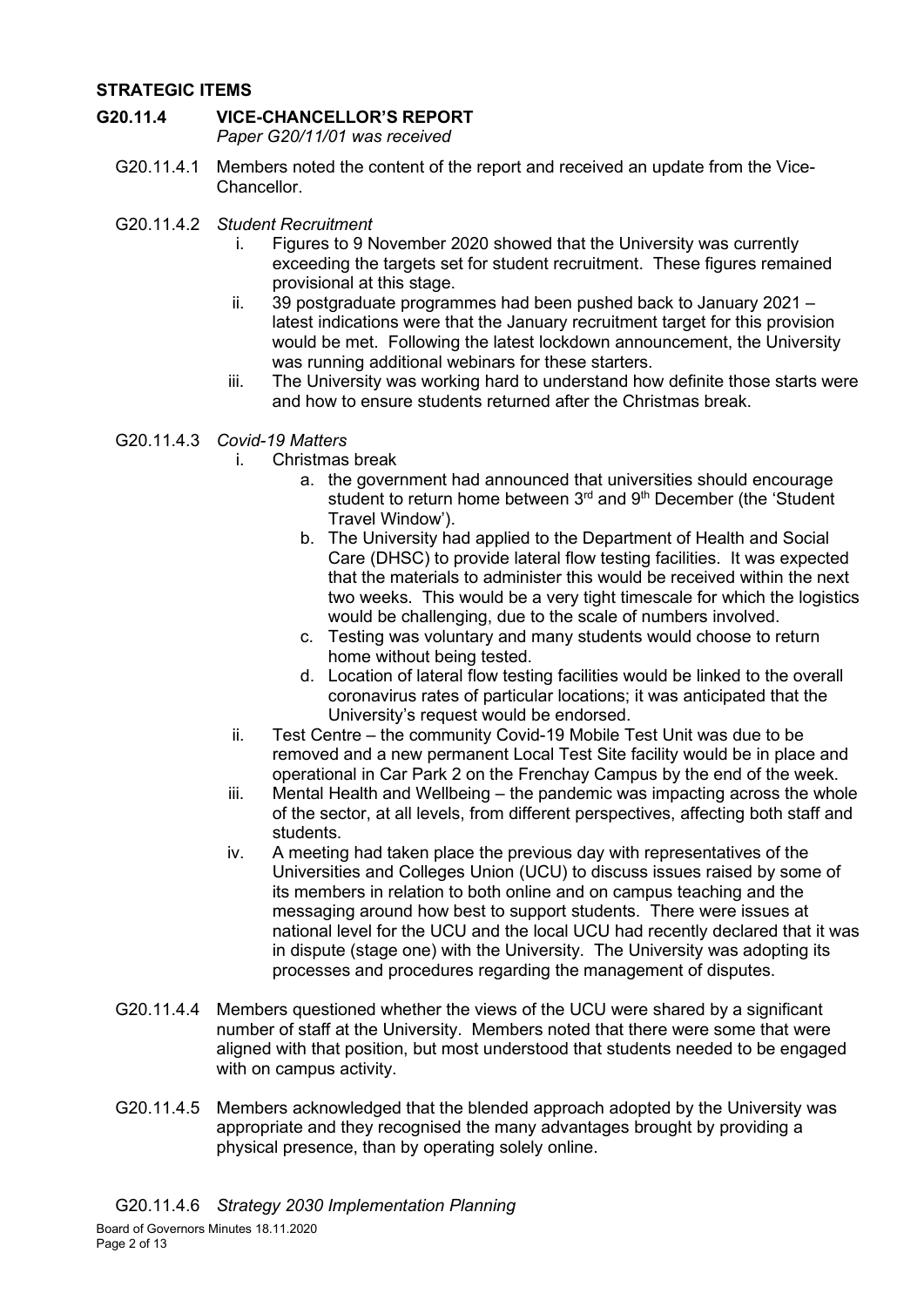- i. The commitments set out across Strategy 2030 and its Transforming Futures supporting strategies had been mapped to a portfolio of work, focused on UWE Bristol's Purpose, People and Place.
- ii. Members noted the challenges of the year and the imperative to deliver high quality courses for both students and staff, and to guide them through this difficult period, in order to ensure that students settled in well, were inspired and could progress.
- iii. Complementing this activity were several strategic activities, including:
	- a. Student Journey Programme
	- b. Student accommodation project
	- c. Projects to enhance UWE Bristol's values and culture
	- d. Projects in preparation of new delivery that required the University to operate in a different environment, such as apprenticeships
	- e. Digital enhancement and its impact on teaching, research and administration
	- f. Consideration of career pathways.

## G20.11.4.5 *Masterplan*

Considerations included:

- i. The legacy of the Nightingale Hospital the hospital provided an opportunity to advance the possibility of relocating Glenside provision to Frenchay, which could entail a mix of the conversion of this space and possible new build; this would enable the integration of Health provision with other areas, such as Engineering.
- ii. The Digital Futures Academy and its impact on job roles.
- iii. Creative Industries and Bristol Old Vic Theatre School collaborative delivery in South Bristol.
- iv. Planning the extent of capital investment requiredover the next 10 years was anticipated to be in the region of £500m. To achieve this would require hard work and considered strategic decision-making on the University's shape, the nature of its partnerships and what it wanted to create in its graduates. Members acknowledged that this may require some aspects of the curriculum to be divested.
- G20.11.4.6 Members noted that all of these considerations were framed and phased within Strategy 2030, at the centre of which was the University's core focus on delivering an outstanding experience for students and staff.

#### G20.11.4.7 *Strategic Risks* Members noted the increase in risk level for People Risk (S.003), Research Risk (S.004) and Strategic Planning Risk (S.007), in recognition of the post-Covid environment as reported in September.

- G20.11.4.8 *Senior Recruitment Process*
	- i. Early discussions of the process to recruit for the two PVC Executive Dean roles (FBL and FET) were likely to start in the new year. Deputy Deans were currently holding the positions in an interim capacity.
	- ii. Chief People Officer the Registrar and PVC Student Experience was working closely with HR on the department structure. The move to the recruitment process was likely to take some time. Members noted the need for a clear articulation of requirements for the role and post-holder, which the People Strategy and restructuring would help to inform.

## **G20.11.5 PURPOSE: PROPOSAL FOR PARTNERSHIP BETWEEN HE AND FE** *Paper G20/11/02 was received*

G20.11.5.1 The Vice-Chancellor reminded Members of the introduction at the last meeting of the development of a new Digitial Futures Academy (or Digital Futures Institute) in partnership with Weston College and added that the paper provided by the College's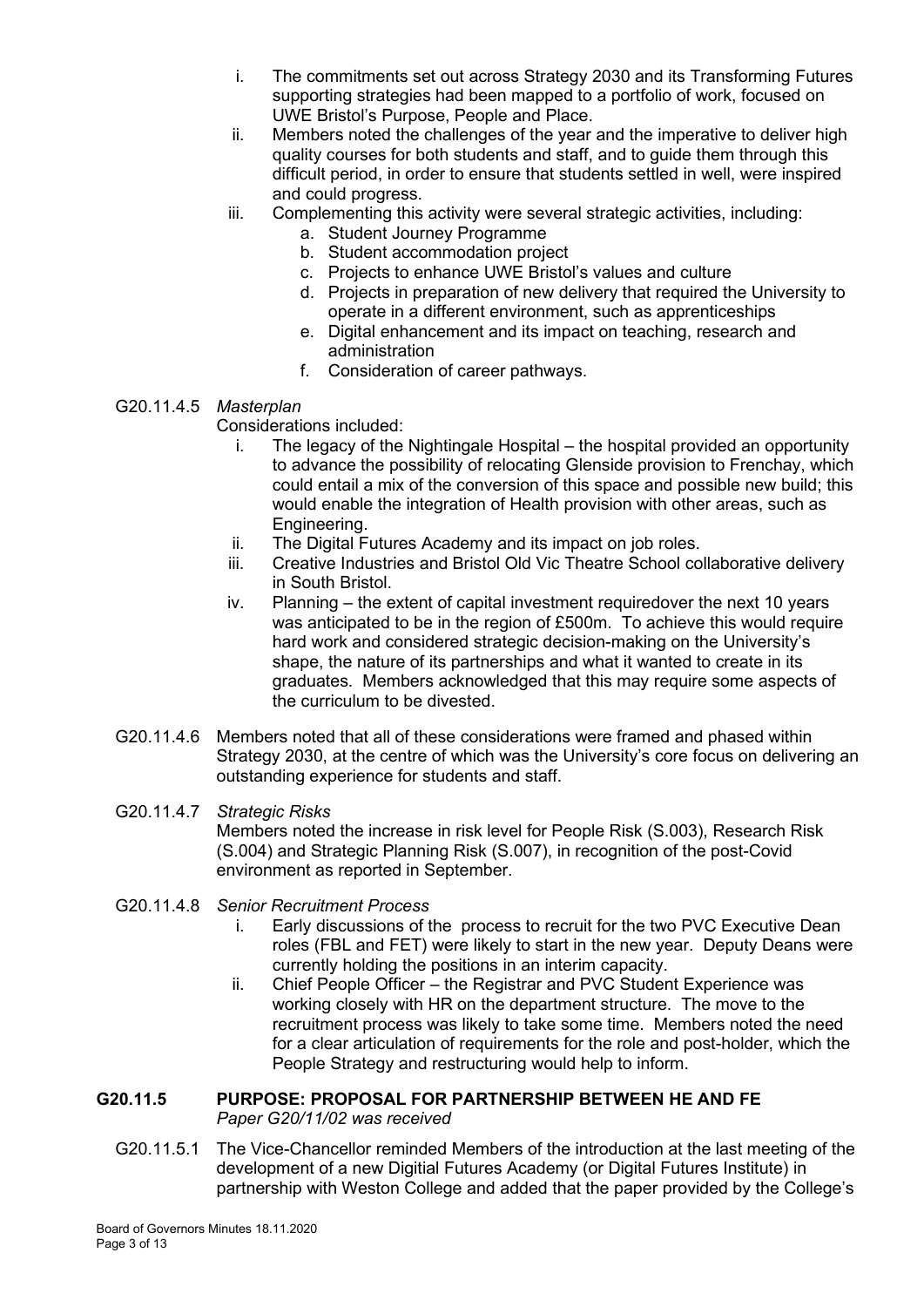Principal and CEO Dr Paul Phillips, set out a summary of key opportunities and issues from its perspective.

The Vice-Chancellor provided an updated on developments since the last meeting.

- G20.11.5.2 Members noted that Strategy 2030 was aligned to both national and local industrial strategies, involving the development of 'ecosystems' and partnerships, working with partners in the Further Education (FE) sector in particular, in addition to schools and Multi Academy Trusts. There would be a focus on addressing educational and social inequalities, developing new approaches and opportunities to create new pathways to higher level skills and graduate education, focusing on the future skills needs of the region.
- G20.11.5.3 Members also noted the following:
	- i. Government thinking currently revolved around T levels (more practice-led), apprenticeships and BTECs as well as A' levels.
	- ii. Institute of Technology (IoT) UWE Bristol was working in partnership with local FE colleges (Weston, Yeovil, Gloucester and Bath) in the development of the IoT, the programmes of which would be technical in the main, with some creatives.
	- iii. A government response to the Augar Review recommendation had been anticipated the previous year and now a Further Education White Paper was due to be published at the end of November, which was expected to signal a desire to strengthen FE, possibly a different way of funding, and which may also pose questions about the relationship between HE and FE.
	- iv. The University's recently agreed project to deliver 5G on campus a capability that could provide a proving ground for exciting developments in 5G technology.

### G20.11.5.4 *Digital Futures Institute*

The proposal in Dr Phillips' paper was outlined and demonstrated the potential for a jointly created facility that would be focused on empowering local communities to gain the Level 3 skills and qualifications required to progress into higher level skills at UWE Bristol and into sustainable careers. The facility would support:

- T-level development
- Apprenticeships at Level 2 to 5
- Foundation/Access programmes for adults and
- WECA Adult Education Budget funded programmes including English, Maths and digital skills – with an explicit link with progression to UWE and careers within the regional economy.

The 'University Centre Weston' referred to in the paper was Weston College's higher education facility, the programmes of which were validated by either UWE Bristol or Bath Spa University.

- G20.11.5.5 Members noted that Weston College was the FE Lead in the IoT partnership, had TEF Gold rating, was graded outstanding in all areas by Ofsted and was financially secure.
- G20.11.5.6 Members also noted that the next phase would be the development of a Memorandum of Understanding (MoU) allowing both parties to explore the partnership, governance model, and potential financial and academic models.
- G20.11.5.7 Members acknowledged that under current legislation Weston College could not relinquish its legal status to a Higher Education provider. Members were reminded of the strategic partnership with Hartpury College, which had started as an associated faculty of UWE Bristol whilst remaining a legal entity in its own right throughout the partnership.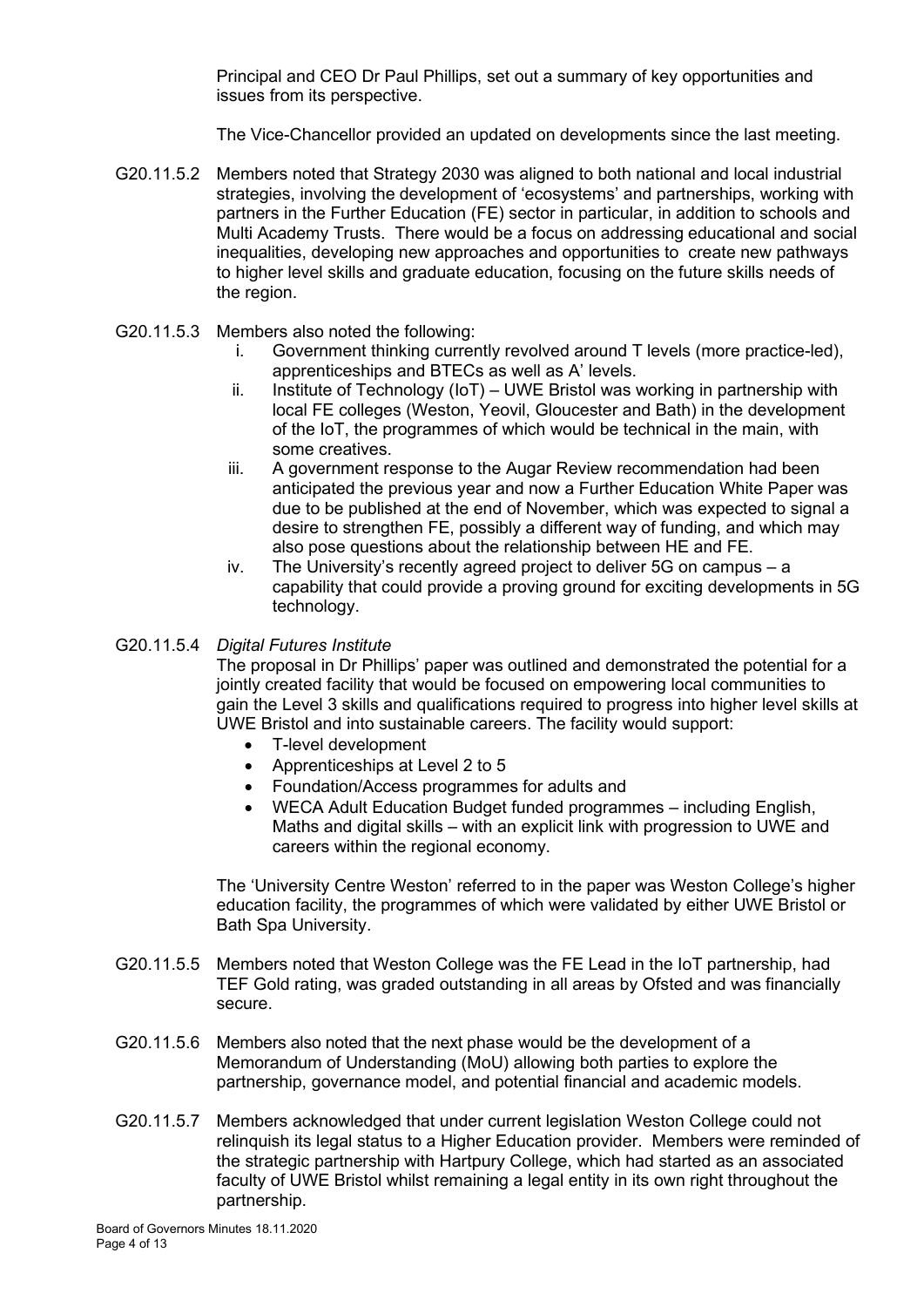G20.11.5.8 *Opportunities with City of Bristol College (COBC)* Members noted that the University would be signing a MOU with City of Bristol College for South Bristol to focus on the development of Construction and Health pathways. This was expected to include opportunities for apprenticeships and adult reskilling and would provide a positive opportunity to build participation in a very challenged area of the city. A further verbal update would be provided to the Board in due course.

#### **ACTION: Vice-Chancellor**

- G20.11.5.9 Members referred to the statement in the paper that there was "insufficient access to high quality Level 3 provision linked directly to HE progression in Bristol" and asked the extent to which there was confidence that this joint venture would create demand.
- G20.11.5.10 Members noted that there were shortages of high quality FE provision and that Weston College had demonstrated success in working with local industries; most significantly engineering and digital technologies. Members also noted the probability of fewer large colleges within the next 5-10 years.
- G20.11.5.11 Members observed that much of the proposed activity appeared to be in Bristol and South Bristol and enquired how this married with the University being based in South Gloucestershire. Members were reminded of the breadth of the University's FE partners in the IoT development and that South Gloucester and Stroud College (SGS) was more aligned with the University of Gloucestershire. UWE Bristol had no strategic partnership with SGS beyond a relationship in terms of pathways to its own HE programmes.
- G20.11.5.12 Members also observed the suggestion in the paper that the University and Weston College needed to work better together and questioned whether this indicated a potential issue. The Vice-Chancellor assured the Board that this statement was more about both partners learning to be more agile.
- G20.11.5.13 Members also queried if there was an indication of the extent of the collaboration and noted that whilst there were examples in the sector where universities had incorporated and merged FE within, in the majority of such cases the FE provider had been in significant distress, either in terms of finances or quality or both. Weston College was not in that space and therefore this proposed strategic partnership was different.

### **G20.11.6 PLACE: STUDENT ACCOMMODATION PHASE 1 (CARROLL COURT)** *Paper G20/11/03 was received*

- G20.11.6.1 Professor Martin Boddy, PVC Research and Enterprise briefly outlined to the Board the progress made to date on the accommodation project, the brief of which was to deliver c.900 bed spaces on the Carroll Court site (Phase 1), with the other phases – Phase 2 (car parks 1-3) and Phase 2/3 (Area 4 car park) – currently paused.
- G20.11.6.2 Members noted that a full planning application had been submitted to South Gloucestershire Council, along with an outline planning application for Phase 2. A decision was anticipated to be issued by March 2021.
- G20.11.6.3 Members questioned whether Brexit would impact on procurement rules. Members noted that the project's cost consultants had looked closely at procurement, and that potential tenderers had expressed confidence in their ability to attract a field of contractors. William Liew, Chief Financial Officer, advised that such rules would not change within the project's specific timescale; however, Brexit was likely to affect prices and the availability of workers. The University continued to gauge contractors' opinions on a regular basis.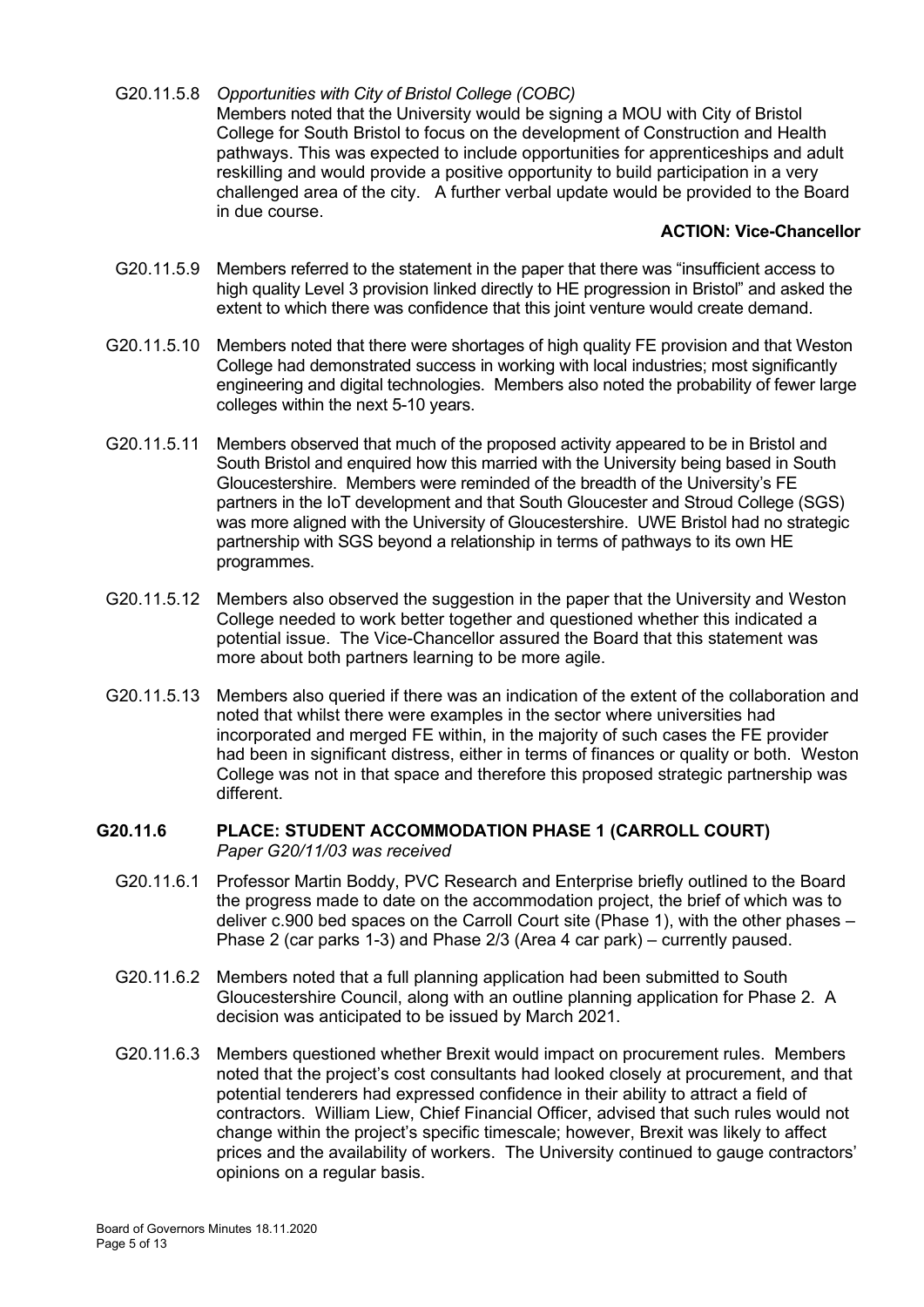- G20.11.6.4 The Chief Financial Officer informed Members that there had been some surprise among contractors at a passivhaus project of this size. The cost of the projet would be reflected in the rent (expected to be in the region of £6,002 in September 2023. This compares with a current average student rent in Bristol of £6,005.
- G20.11.6.5 Members noted that the current cost projection was £79.1m, to be funded from cash, with some potential use of a Revolving Credit Facility (RCF).
- G20.11.6.6 Ian MacKenzie, Finance, Estates and IT (FEIT) Committee Chair, confirmed that the Committee had had a detailed discussion of the proposal and had recommended to the Board that the project be approved to proceed to the tender stage.
- G20.11.6.7 Members **approved** the Student Accommodation Project Phase 1 (Carroll Court) to proceed to the tender stage.

### **ITEMS FOR APPROVAL (FINANCIAL)**

#### **G20.11.7 REPORT, ACCOUNTS AND FINANCIAL FORECASTS**  *Paper G20/11/04 was received*

G20.11.7.1 The Chair reminded Members that the Annual Report, Financial Statements 2019/2020 and the Financial Forecasts 2024-2025 had been considered by the FEIT Committee and the Audit Committee. Consideration had also been given by the Remuneration Committee to the remuneration commentary within the Annual Report. The Chief Financial Officer had also provided a presentation to Board Members on 22 October 2020.

> The Chair invited the Chief Financial Officer and the Committee Chairs to present the report.

- G20.11.7.2 William Liew, Chief Financial Officer reported that there had been no changes to the numbers in the accounts since they were presented to the FEIT Committee on 22 October 2020.
- G20.11.7.3 Members noted that the financial forecast incorporated the draft first half of the Masterplan 2030 of £400m, which included the cost of the student accommodation project reported earlier in the meeting, offset by a £50m revolving credit facility (RCF).
- G20.11.7.4 Ian MacKenzie, FEIT Committee Chair reported that the Committee's recommendation of the Annual Report and Financial Statements came on the back of in-depth discussions and the helpful presentation provided by the Chief Financial Officer. He added that the FEIT Committee was comfortable with the assurance received and:
	- 1. Has noted the out-turn of the financial performance for the year ended 31 July 2020 and has confirmed to Audit Committee that they are in order for acceptance.
	- 2. Is content to advise the Board of Governors that the University's financial controls and reports are adequately in place to oversee and monitor the management of the University's financial viability and sustainability.
	- 3. Has noted and endorses the draft financial forecasts to 2024/25 for formal approval by the Board of Governors, prior to submission to the Office for Students (OfS).
- G20.11.7.5 Richard Bacon, Audit Committee Chair highlighted for the Board's attention that the External Auditor had found the disclosures on going concern, and the analysis which supported them, to be fair and appropriate, resulting in a standard unqualified and unmodified audit opinion.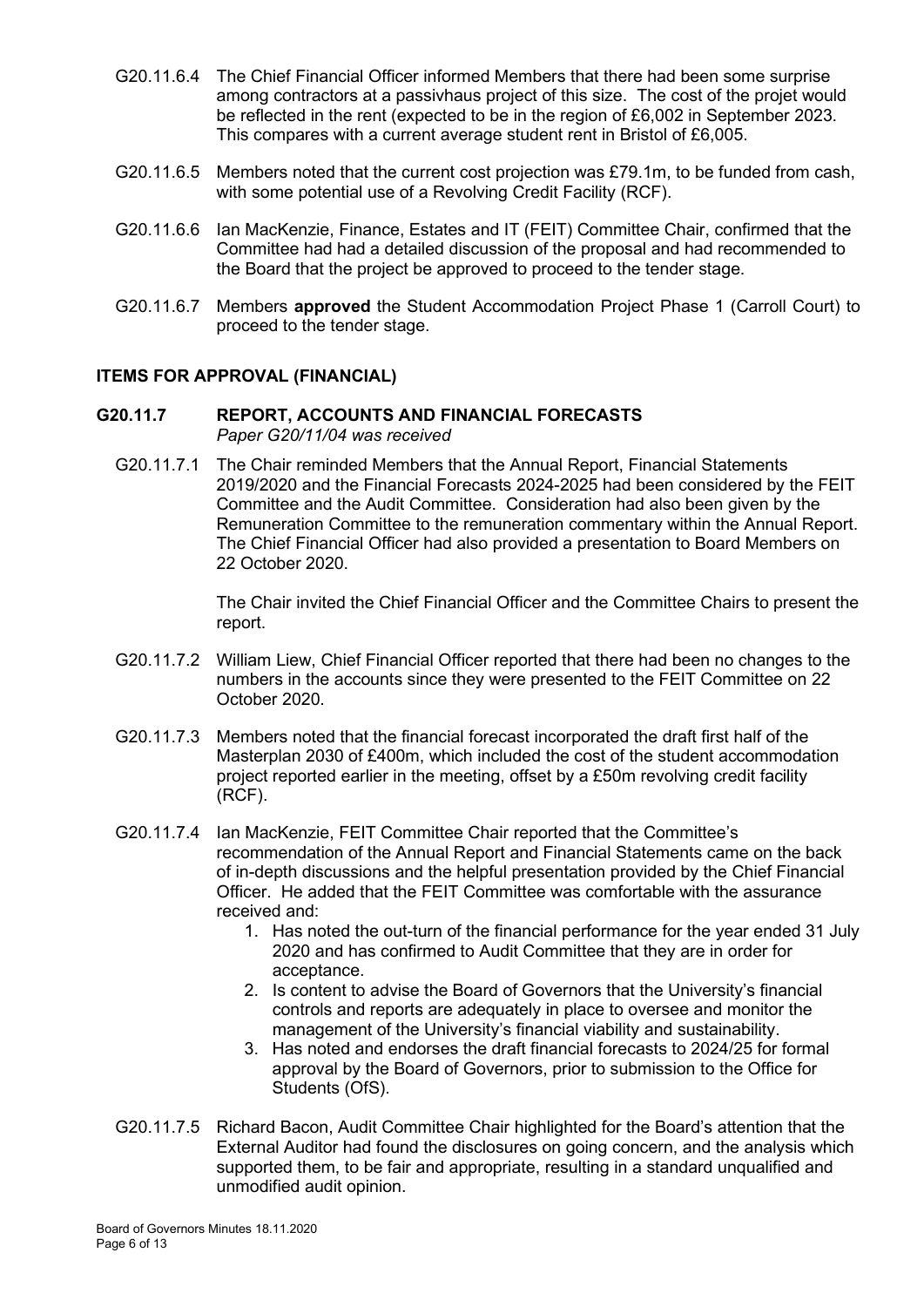Members acknowledged that this was a significant achievement, given the exceptional latter part of the year.

G20.11.7.6 Members also noted that the External Auditor had been very positive on how the audit had progressed and on the co-operation of the Chief Finanical Officer and his team, given that the audit had been undertaken completely online. The Audit Committee Chair formally conveyed the External Auditor's thanks.

The Committee Chair confirmed that the Audit Committee:

- 1. Has reviewed and discussed the report and financial statements to the 31 July 2020 and determined that there are not any audit matters that should be brought to the attention of the Board.
- 2. Can confirm to the Board that the report and financial statements 2019/2020 have been prepared in accordance with statutory and regulatory requirements.
- 3. Can recommend to the Board that the financial statements can be prepared on a going concern basis.
- 4. Has commented on the External Auditors Draft Audit Completion Report and Management Representations Letter and has agreed the contents of the Management Representations Letter to endorse to the Board for approval.
- G20.11.7.7 Clive Lewis, Chair of the Remuneration Committee (REMCO) endorsed the assurances provided and added that REMCO had recognised the significance of the Vice-Chancellor's leadership during a difficult year, which was reflected in the positions achieved in the various league tables.
- G20.11.7.8 The Board **approved** the Annual Report and Financial Statements 2019/2020, and the Management Representations letter for signature by the Vice-Chancellor, on its behalf.

# **ITEMS FOR APPROVAL (ACADEMIC ASSURANCE)**

#### **G20.11.8 ANNUAL STATEMENT OF ACADEMIC ASSURANCE** *Paper G20/11/05 was received*

- G20.11.8.1 Professor Amanda Coffey, Deputy Vice-Chancellor and Provost, reminded Members that the annual statement provided assurance in relation to the areas of activity delegated to Academic Board, namely (references are to OfS ongoing conditions of registration):
	- Conditions B1-6: Quality, reliable standards and positive outcomes for all students.
	- Condition E2: Academic governance effectiveness.

The report also set out how Academic Board had fulfilled its duties in 2019/2020.

- G20.11.8.2 Members noted that the report was considered in detail by Academic Board at its meeting on 14 October 2020, whose Members confirmed that it was satisfied with the University's compliance with the conditions of registration and that assurance could be provided to the Board of Governors. The report was then considered by the Strategic Planning and Performance Committee on 20 October, who also recommended it to the Board.
- G20.11.8.3 Members noted the updating of the number of external examiner reports made to the tables on pages 5 and 6 of the report, the receipt of some of which had been slower than normal due to the prevailing pandemic circumstances. The DVC and Provost confirmed that all reports had now been received and that no significant issues had been raised.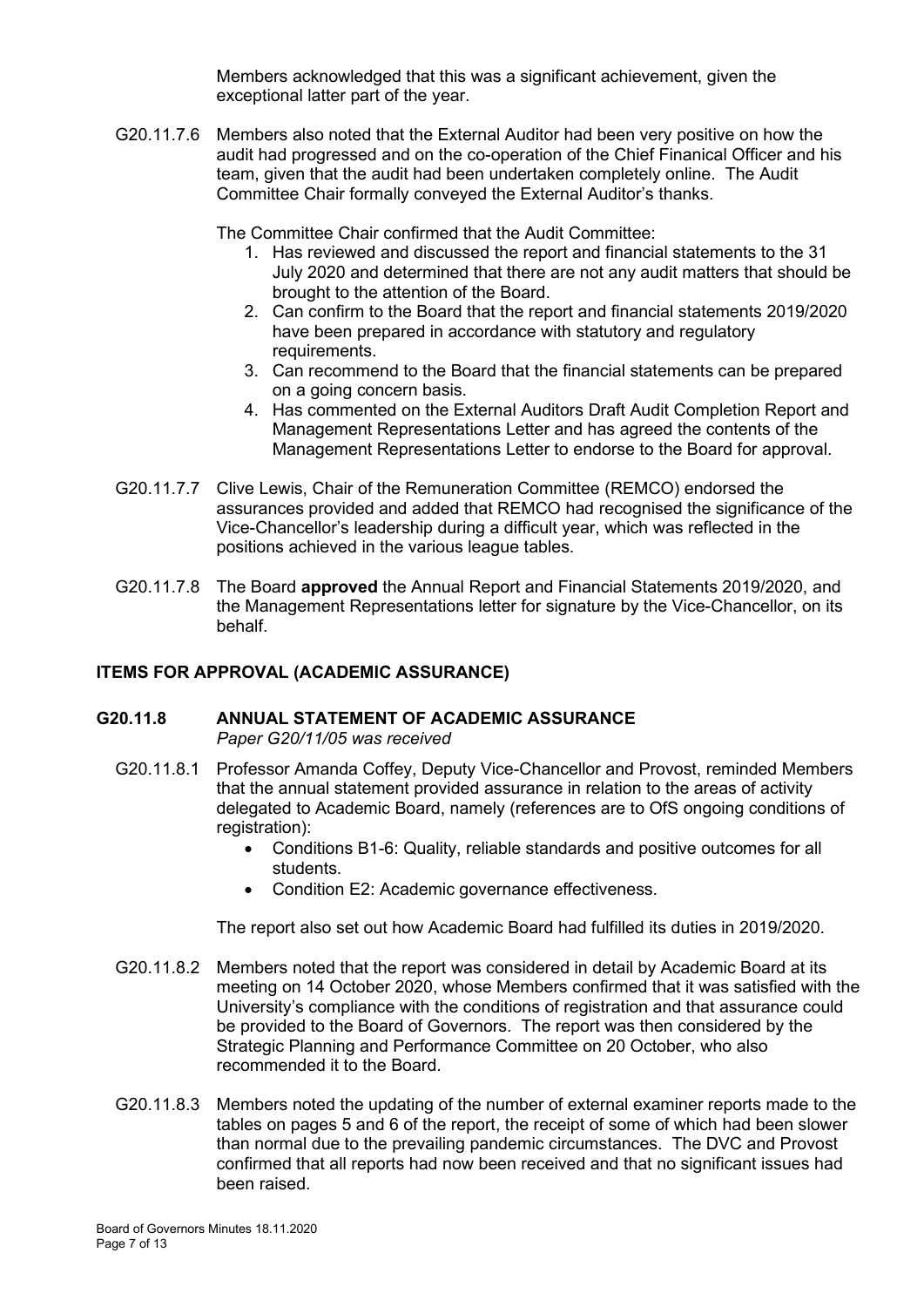- G20.11.8.4 Jenny Body, SPPC Chair, confirmed that there had been a good discussion of the report, which had been supported by the fact that Richard Holmes, Independent Member, had attended the October Academic Board meeting and had observed the work undertaken there in the scrutiny of the report.
- G20.11.8.5 Richard Holmes confirmed that all Academic Board members had been focused on the business of the meeting throughout, and in particular, towards learning and the welfare of UWE Bristol students. He confirmed that the process he had observed at Academic Board and participated in as a member of SPPC, was robust and that the Board should be assured.
- G20.11.8.6 Richard remarked that observing the Academic Board meeting had been a valuable experience as a Governor and he encouraged Board Members to consider doing the same.
- G20.11.8.7 Members **approved** the Annual Statement of Academic Assurance.

#### **G20.11.9 RESEARCH INTEGRITY ANNUAL REPORT** *Paper G20/11/06 was received*

- G20.11.9.1 Professor Martin Boddy, PVC, Research & Enterprise, reminded Members of the Concordat to Support Research Integrity requirement for the University to produce a short annual statement, present it to the Board to note and to approve for publication. Academic Board had considered the statement at its meeting on 14 October 2020 and had recommended it to the Board of Governors for approval.
- G20.11.9.2 Members noted that the report applied to the period 1 August 2019 to 31 July 2020 and that it provided a summary of actions and activities to support and strengthen the application of research integrity, covering three main areas: Research Ethics, Human Tissue and Animal Welfare.

The report also provided a summary of two instances of research misconduct, both of which had been concluded and appropriate action taken.

- G20.11.9.3 Members requested assurance that the nature of the two misconduct instances had not posed any reputational risk for the University and noted the confirmation that they had not.
- G20.11.9.4 Members noted the contents of the report, **approved** the publication of the report, and **confirmed** that no risks have been identified, through the report, in terms of compliance with the Concordat.

# **REPORTS**

# **G20.11.10 COMMITTEE ASSURANCE REPORTS**

#### G20.11.10.1 **Finance, Estates and IT (FEIT) Committee** Ian MacKenzie, FEIT Committee Chair, reported that the greater part of the meeting held on 22 October 2020 had been spent considering the Annual Report and Financial Statements, and the Student Accommodation Phase 1 proposal.

- G20.11.10.2 The Committee had also received and had considered in detail a number of assurance reports in relation to:
	- Student Journey Programme
	- Commercial activities
	- Estates and Facilties (hospitality)
	- Campus 2030
	- IT matters, including cyber security.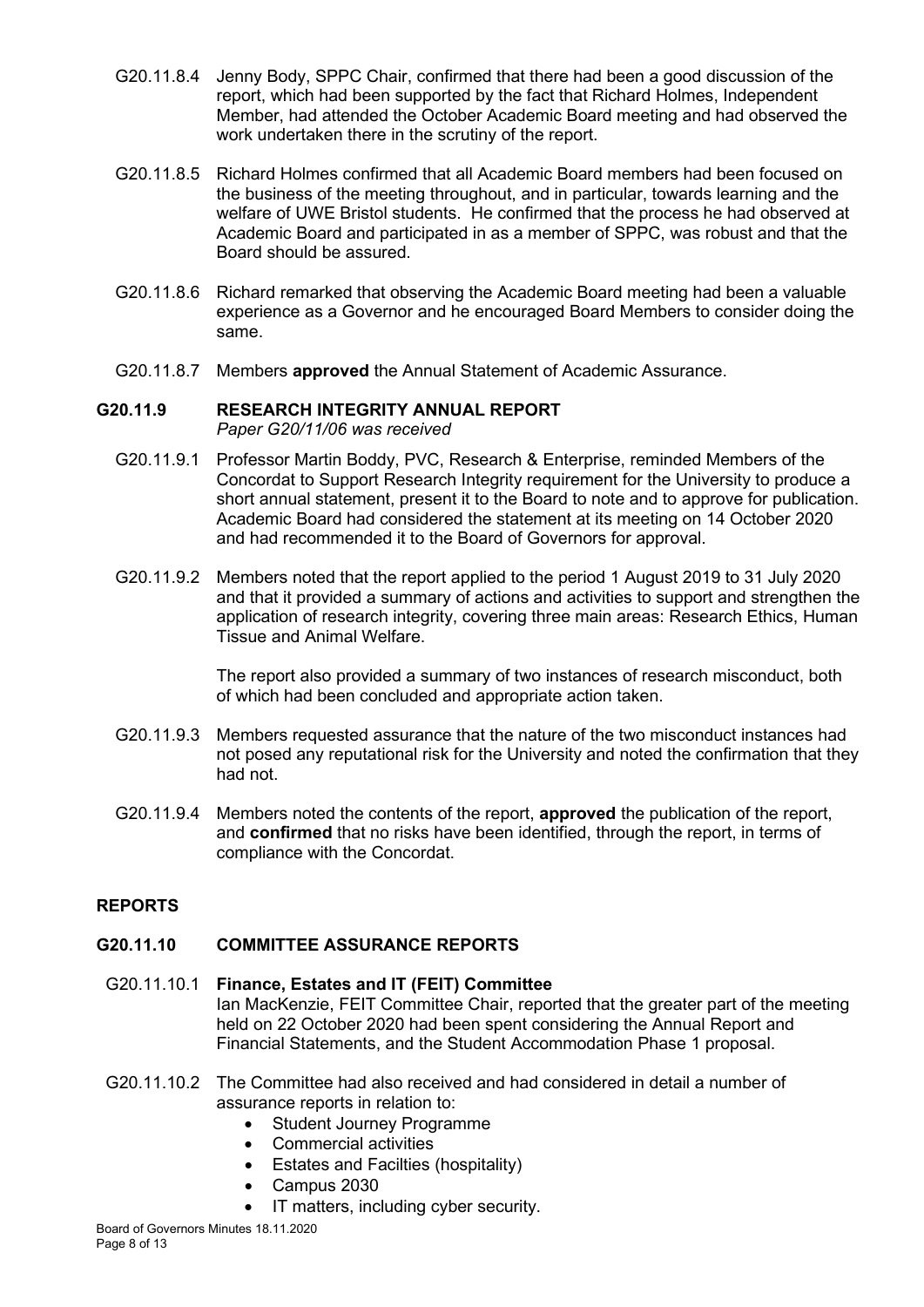### G20.11.10.3 **Strategic Planning and Performance Committee (SPPC)**

Jenny Body, SPPC Chair, shared with the Board the topics of discussion at its meeting on 20 October 2020, including the Annual Statement of Academic Assurance which the Committee considered in detail and recommended to the Board of Governors.

- G20.11.10.4 Members also noted that SPPC had received and noted a detailed report on the Research Excellence Framework (REF) 2021 and the University's preparations for its submission.
- G20.11.10.5 SPPC also received assurance on the following:
	- the implementation of Strategy 2030 and how strategic actions were mapped to specific project boards
	- the Universitys' performance in The Guardian and The Times league tables
	- Health and Wellbeing Annual Report the Committee was encouraged by how this agenda was being discussed and addressed
	- EDI: Access and Participation Plan following the discussion at the September meeting of the Board of Governors, SPPC received an update on progress agains the plans targets. A further update – including data from the most recent academic year – was scheduled for the SPPC meeting on 19 January 2021
	- Student Casework Annual Report
	- Student recruitment a verbal update on the provisional outcome of recruitment for September starters – currently above target, with deferrals at a similar rate to previous years and campus accommodation fully booked.

# G20.11.10.6 **Audit Committee**

Richard Bacon, Audit Committee Chair, informed Members that the primary focus of the 5 November 2020 meeting had been the Annual Accounts.

- G20.11.10.7 Members also noted the Committee's recognition of the work undertaken by Mark Webster, Business Continuity Manager, with regard to risk management, the reports for which now had a focus on risk assurance.
- G20.11.10.8 Members also noted that the challenges presented by the pandemic over the last few months had tested the University's business continuity plans and whilst these had operated satisfactorily against those challenges, the situation had evidenced that these plans would benefit from different configuration.
- G20.11.10.9 The Committee Chair reported that the Internal Auditors had presented their annual report for 2019-2020, the work of which had included the review of key controls affected by the pandemic situation.
- G20.11.10.10 Members noted that the Audit Committee had also considered the results of the mapping of its practice against the CUC's Higher Education Audit Committees Code of Practice.

### G20.11.10.11 **Remuneration Committee**

This item would be considered as reserved business at the end of the agenda.

### G20.11.10.12 **Nominations and Governance Committee**

David Lamb, Chair of Governors and Chair of the Committee, reported that it had confidence in the results of the mapping exercised that had been undertaken in relation to the following:

- Office for Students Ongoing Conditions of Registration
- Committee of University Chairs (CUC) Higher Education Code of Governance (revised September 2020)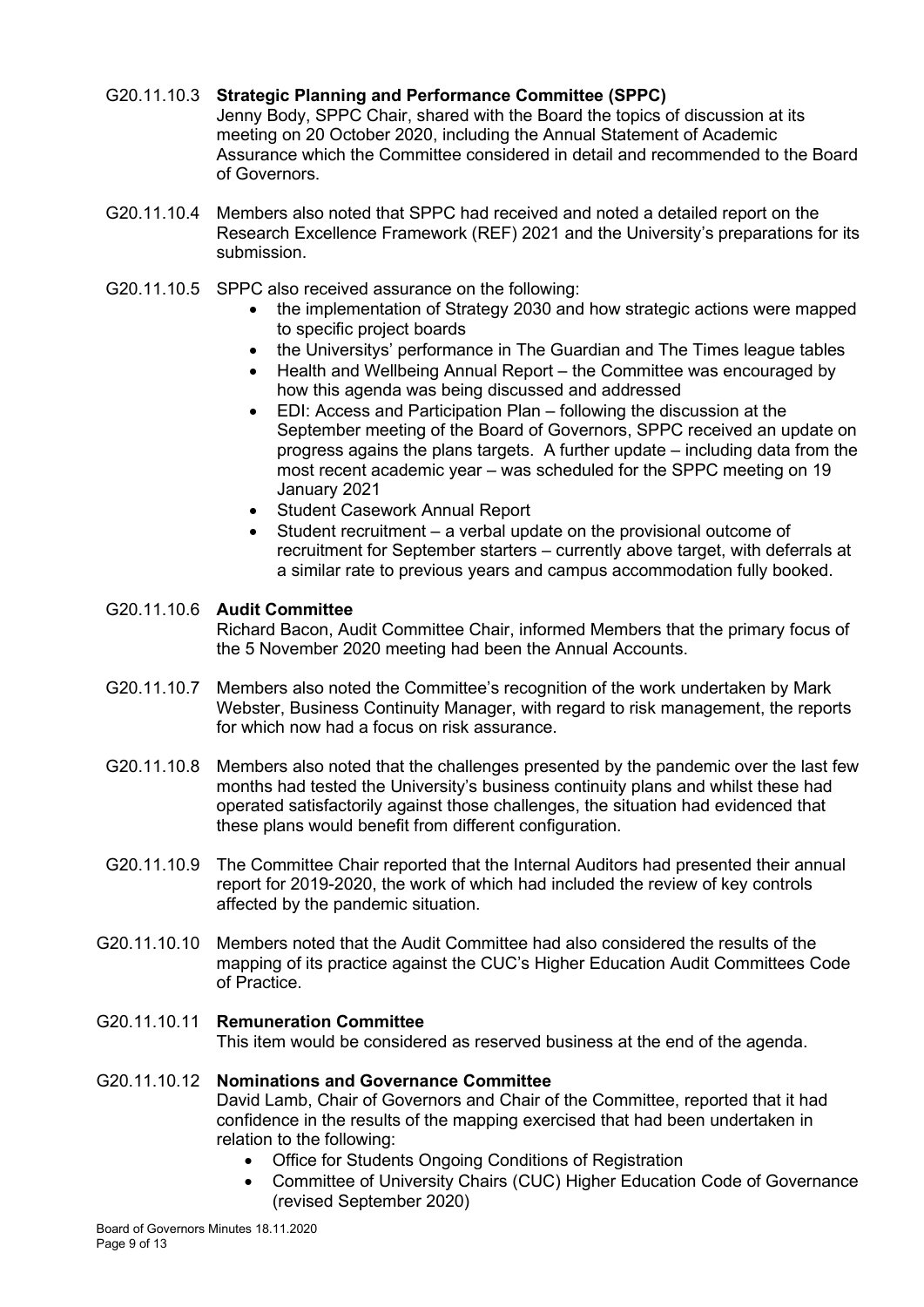- CUC Higher Education Audit Committees Code of Practice.
- G20.11.10.13 Members noted that on behalf of the Board of Governors, the Committee had endorsed the largely immaterial changes made to the UWESU Constitution.
- G20.11.10.14 The Chair informed Members that the substantive discussion of the meeting was in relation to the recruitment process for the current Co-opted Member vacancy and the three Independent Members vacancies arising that month.
- G20.11.10.15 Members noted that the Committee had discussed the value in Governors identifying potential candidates within their own networks who may have the required skills-sets, and who might be persuaded to apply. The Chair encouraged Board Members to consider such individuals from within their connections and advise the Clerk or Deputy Clerk of the details.

# **ACTION: All Members**

### G20.11.10.16 **Departing Independent Members of the Board**

The Chair informed the Board that this month would see the departure of Independent Board Members Denis Woulfe, Richard Holmes and Mark Mason. Members noted that Denis's first term of office had ended on 15 November 2020 and that Richard and Mark would step down at the end of the month, having both served two terms of office.

G20.11.10.17 The Board of Governors endorsed the Chair's thanks to the three Members and the recognition of the time, commitment and enthusiasm they had contributed throughout their respective terms of office.

> The Chair of Governors would write a formal letter of thanks to the three Members, on behalf of the Board.

### **ACTION: Chair of Governors**

#### **G20.11.11 CLERK'S REPORT** *Paper G20/11/07 was received*

### G20.11.11.1 **Compliance with the Prevent Duty 2019-2020**

#### The Prevent Duty Monitoring Accountability and Data Return 2020 Members noted the following:

- i. Jo Midgley, Registrar and PVC Student Experience was the University's Prevent Lead;
- ii. No Prevent-related cases had been escalated to the Prevent Lead;
- iii. No requests for events/external speakers had been rejected.
- iv. The number of key staff receiving induction Prevent training, refresher training and broader welfare/safeguarding awareness training/briefing.
- G20.11.11.2 Members **approved** a three-year cycle for the refresh of Prevent training for key staff.
- G20.11.11.3 Jo Midgley informed the Board that Ofsted was the body responsible for the quality monitoring of apprenticeships and that it was anticipated there would be a need to identify staff within those areas who also needed to complete the training. Further information would be brought to the Board in due course.
- G20.11.11.4 During discussions Members also noted the details of the following:
	- i. Prevent Duty Risk Assessment<br>i. Prevent Duty Action Plan
	- Prevent Duty Action Plan
	- ii. Annual Report of Safeguarding Cases.

### G20.11.11.5 Prevent Annual Accountability Statement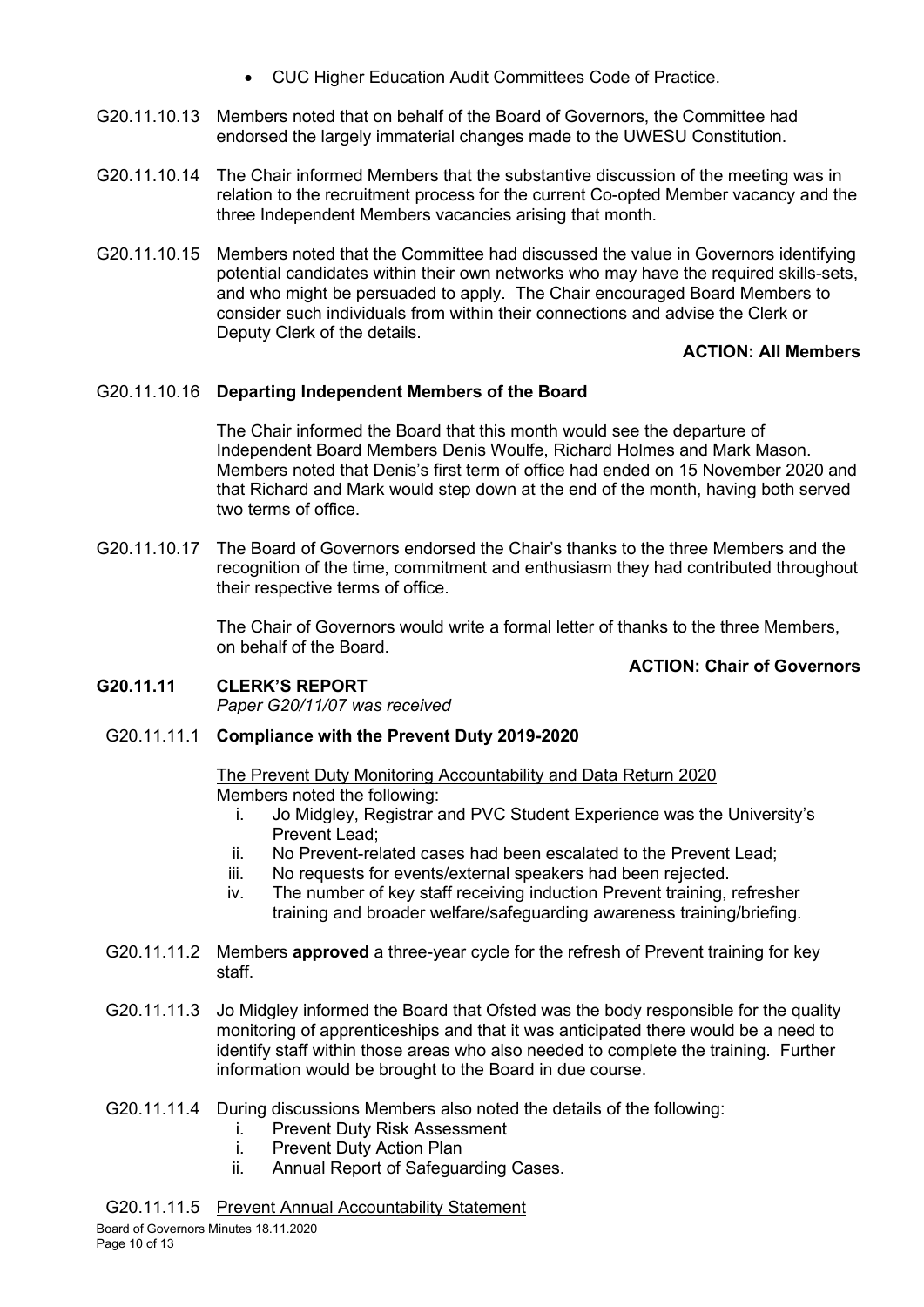Following full and careful consideration of the information provided, Members **approved** the following declaration for signature by the Chair and the statement as set out in the Clerk's Report:

Throughout the year and up to the date of approval, the University of the West of England:

- has had due regard to the need to prevent people being drawn into terrorism (the Prevent duty)
- has provided to OfS all required information about its implementation of the Prevent duty
- has reported to OfS in a timely way all serious issues related to the Prevent duty, or now attaches any reports that should have been made, with an explanation of why they were not submitted
- has reviewed, and where necessary, updated its Prevent risk assessment and action plan.

### G20.11.11.6 **Equality, Diversity and Inclusivity (EDI) Policy**

Members noted the changes to the revised policy, which include the articulation of the responsibilities of:

- the Board of Governors
- Committee Chairs
- staff and students, and
- managers.
- G20.11.11.7 Members also noted the policy's broad principle of going beyond legal compliance requirements.
- G20.11.11.8 Members approved the revised Equality, Diversity and Inclusivity Policy.

#### G20.11.11.9 **Risk Policy and Risk Management Procedure**

The Board noted that the policy and procedure had been updated in line with the two-yearly review schedule, with minor changes made. These revisions had been approved by the Audit Committee on 5 November 2020, noting that a fuller review of the policy, to create a more agile and concise document, would be progressed in the Spring.

#### G20.11.11.10 **IHRA Definition**

The Clerk reported that in October the Secretary of State for Education had written to all Vice-Chancellors requiring universities to adopt the International Holocaust Remembrance Alliance (IRHA) working definition of anti-semitism before the end of the year.

G20.11.11.11 Members noted that the University had considered the IHRA definition in May 2019 and following detailed discussion across several departments and a number of considerations, the University concluded at that time that rather than adopt external definitions, action should focus on reinforcing the University's general antidiscrimination agenda and approach. The reasons for not adopting the definition at that stage were outlined, as provided in the report.

#### G20.11.11.12 During discussions, Members noted the following:

- i. The legal difficulties of the definition and the legal opinion issued in 2017.
- ii. The sector had received further legal commentary that there was no legal obligation on universities from the Secretary of State's letter to adopt the definition.
- iii. The Secretary of State was requesting that officials explore options for enforcing this 'moral obligation', including 'directing' the Office for Students to impose a registration condition or suspend funding streams. Members noted that the OfS currently did not have the powers to do this.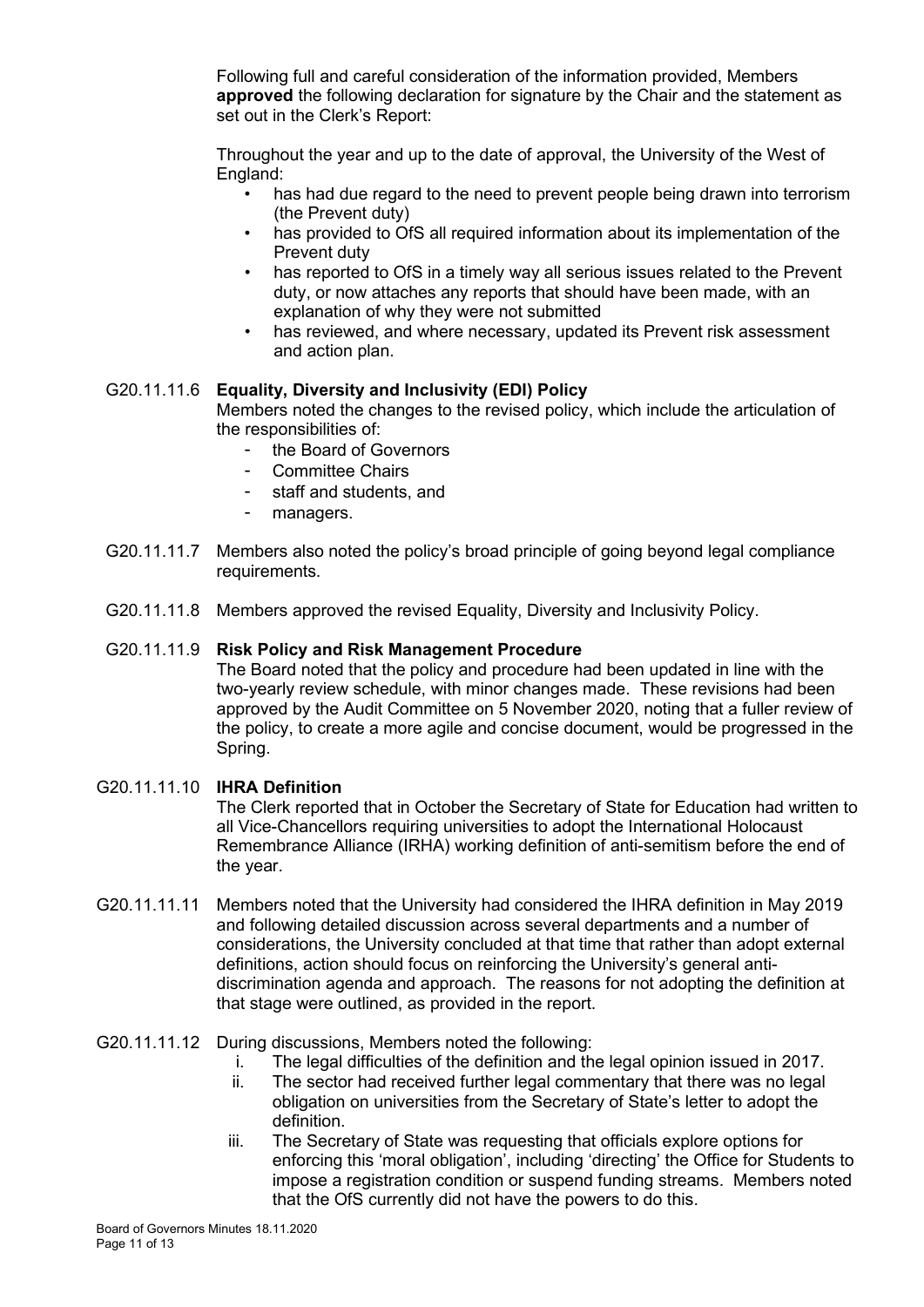- iv. The OfS Board was due to discuss the matter at the end of the month.
- v. The conflict posed by the definition with other duties such as academic freedom and freedom of speech.
- G20.11.11.13 Following full and careful deliberation, Members **agreed** to confirm that the Board had considered the IHRA definition of anti-semitism and believed that its current antidiscrimination policy framework and approach were sufficient to cover this agenda. The Board also recognised that there may be a need to consider the matter again at a future date.
- G20.11.11.14 **UWE Students' Union (UWESU) Annual Report and Financial Statements for the year end to 31 July 2020** Members noted the audited financial results of the UWESU for the year-end 31 July 2020.
- G20.11.11.15 **Health and Safety RIDDOR Summary** Members noted that of the 15 accidents that had been reported this academic year to the end of October 2020, none were RIDDOR reportable.

## G20.11.11.16 **Consultations**

Office for Students – Regulating Quality and Standards in Education Members noted the consultation that had been published the previous day, to which the University would respond.

- G20.11.11.17 Post-Qualification Admissions Members noted that Universities UK (UUK) had recently published its Fair Admissions Review, elements of which may be put out to consultation. The DfE was also anticipated to consult on post-qualification admisstions.
- G20.11.11.18 There were no questions raised on the Clerk's Report, the remaining contents of which were noted by the Board.

# **G20.11.12 MINUTES AND MATTERS ARISING**

*Paper G20/11/08 was received*

G20.11.12.1 Members **approved** the minutes of the meeting held on 24 September 2020.

### G20.11.12.2 Matters Arising

Members noted that all actions from the last meeting were either completed or had been considered in the business of this meeting.

G20.11.12.3 Members noted that the draft March 2021 Away Day programme would be circulated.

**ACTION: Deputy Clerk**

**G20.11.13 RESERVED BUSINESS** This item is recorded as a confidential minute.

### **ITEMS TO NOTE**

**\*G20.11.14 AUDIT COMMITTEE MINUTES**

*Paper \*G20/11/09 was received and noted.*

- **\*G20.11.15 STRATEGIC PLANNING AND PERFORMANCE COMMITTEE MINUTES** *Paper \*G20/11/10 was received and noted.*
- **\*G20.11.16 REMUNERATION COMMITTEE MINUTES** *Paper \*G20/11/11 was received by Independent Members via protected email.*

# **\*G20.11.17 NOMINATIONS AND GOVERNANCE COMMITTEE MINUTES**

Board of Governors Minutes 18.11.2020 Page 12 of 13